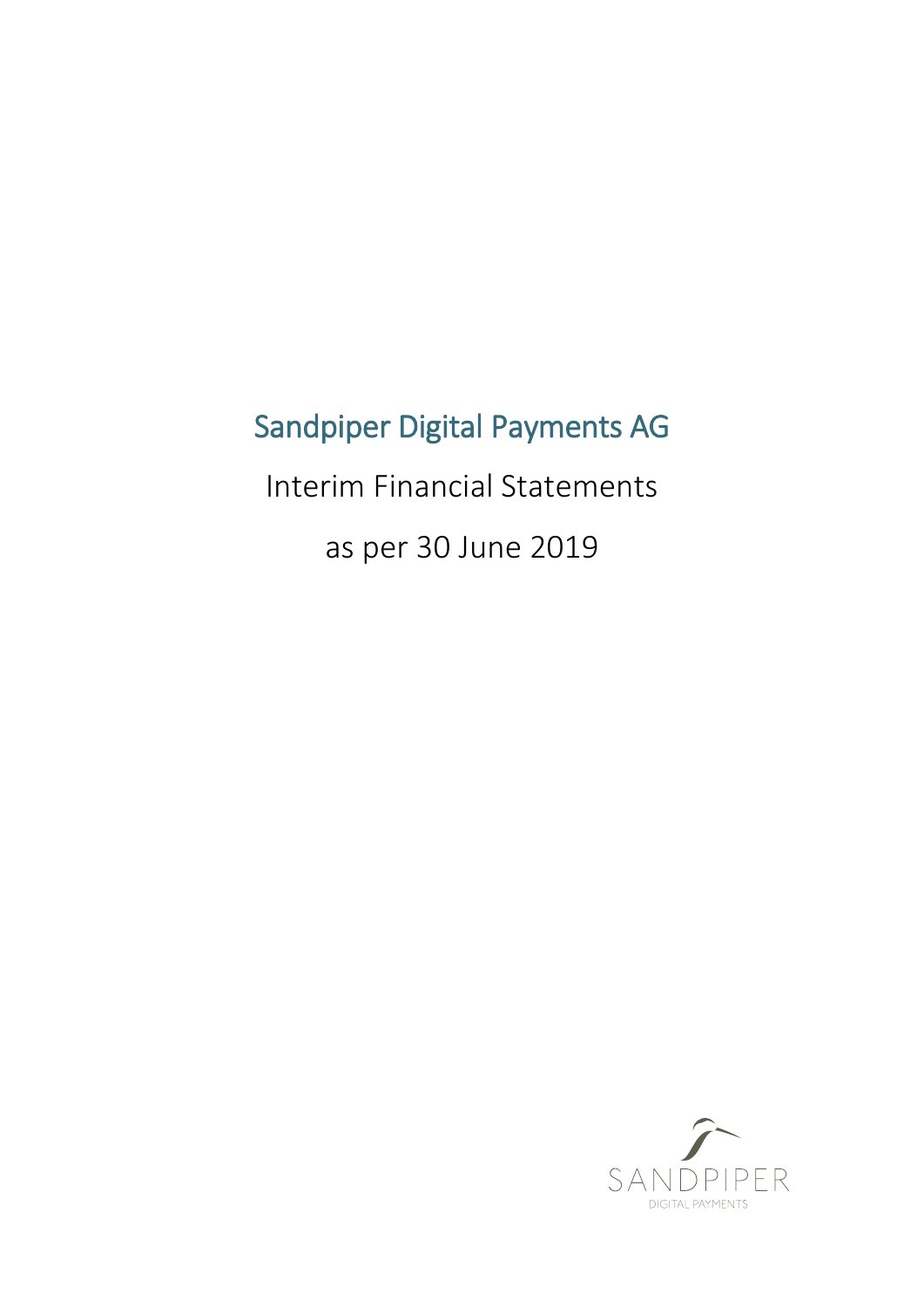

# Financial review

# Environment

Sandpiper Digital Payments AG ("Group", "SDP" or "SANDPIPER"), www. sandpiper.ch, is a stock-listed technology holding company based in St. Gallen, Switzerland. SANDPIPER and its associated companies focus on the fragmented payment landscape in Europe in the area of digital payments, access control and identity management. Sandpiper Digital Payment's shares are listed on Berne Stock Exchange.

SANDPIPER is a multi-application platform provider enabling mobile commerce, proximity marketing and loyalty, as well as digital payments based on strong digital security services and technologies. The platform combines easy-to-use hard- and software, apps and management solutions for universities, libraries, events, festivals, municipalities, fleet, transport and mobile network operators. SANDPIPER and its associated companies provide a range of capabilities, services and solutions enabling financial institutions and other corporates, event organizers, caterers, retailers and brands to rapidly deploy highly secure digital payments and data or loyalty services. SANDPIPER solutions are secure, interoperable, interactive and therefore convenient, by seamless integration of digital security technologies and data services, social media and apps, smart and connected devices, as well as multiple applications like:

- ➢ Cashless closed and open-loop payment at point of sales (POS), kiosk, self-service machines, printing, ticketing and parking facilities
- $\triangleright$  Digital security and identification / ID solutions for secure physical, logical and converged access, time and attendance
- $\triangleright$  Easy integration of various 3rd party solutions

SANDPIPER offers its technologies, capabilities and expertise to simplify your world of payment. We deliver innovation, quality and commitment to build long-term client relationships based on mutual trust, integrity and respect for a more secure future. Everyday.

Digital security technologies build the fundament for seamless interoperable and interactive ID, mobile and digital payment systems and adjacent multiple applications, like physical and logical access and enhanced data or loyalty services.

Digital Payment is based on Digital Security, or more briefly said: "It´s two sides of the same coin!"

# Business year

SANDPIPER continued its consolidation efforts. Operational measures were taken to significantly improve the company's operating result and to build a basis for a continued positive development in the coming years. Such measures included cost reductions in the headquarter overhead and closer guidance of the subsidiaries.

The concentration on its investment activities exclusively on successful business models allowed SANDPIPER not only to grow but also to increase profitability.

PAIR Solutions GmbH was sold in prior year and Multicard Nederland B.V. was declared bankrupt. These reductions in business activity could partly be compensated by the consolidation of Polyright SA starting from May. Polyright SA could contribute revenues in that period of KEUR 651k.

Organic growth could be generated by InterCard Group and Ergonomics AG. Overall operating income grew by 8.5% to 13.9 million.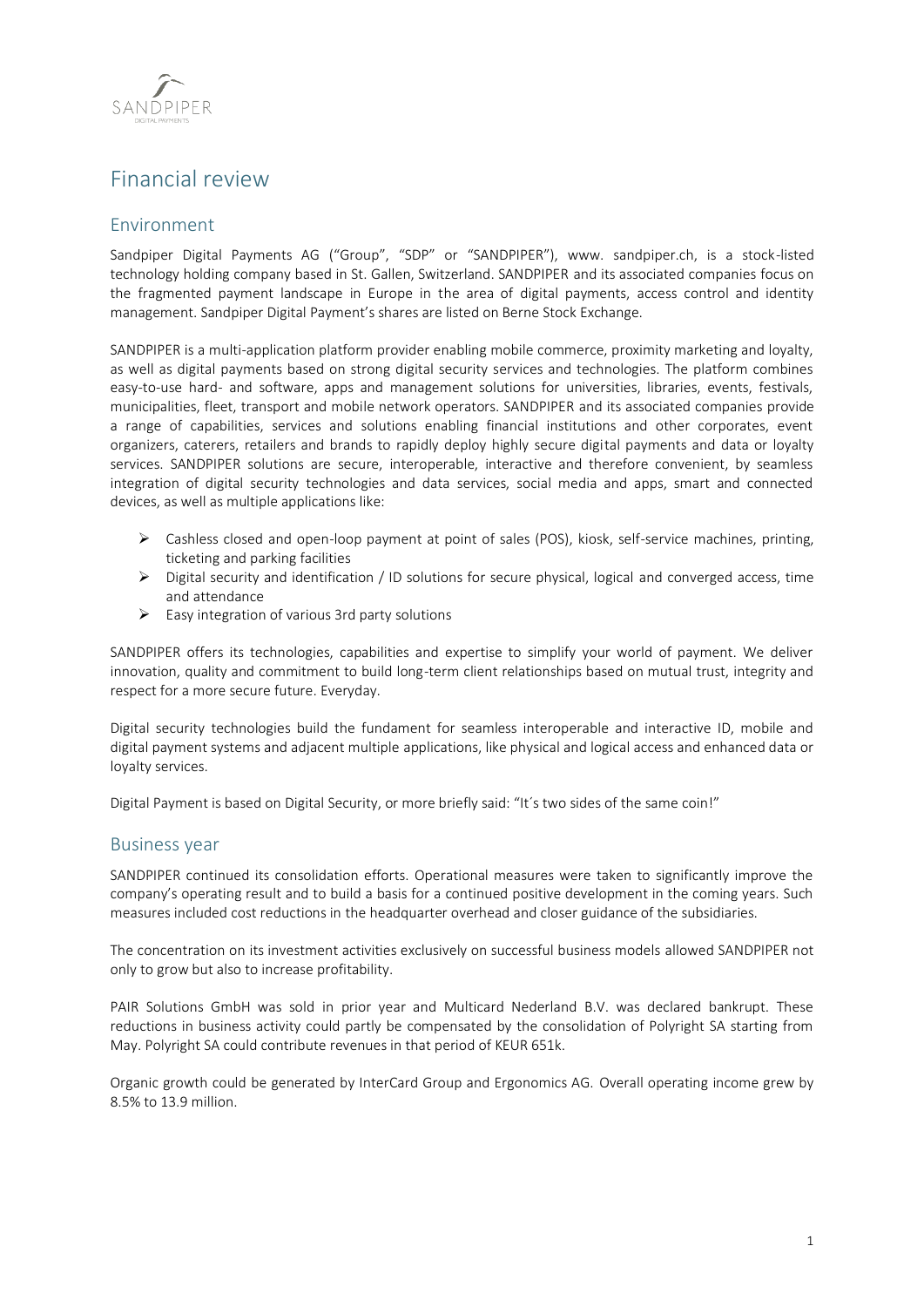

# Key figures:

| EUR.                                                | 30.06.2019 | 31.12.2018'             | Change    |
|-----------------------------------------------------|------------|-------------------------|-----------|
| Total assets                                        | 17'603'536 | 15'313'688              | 15.0%     |
| Shareholders equity attributable to SDP shareholder | -2'852'148 | -2'519'372              | $-13.2%$  |
| Shares outstanding                                  |            | 208'325'028 208'325'028 | $0.0\%$   |
| NAV per share                                       | $-0.01$    | $-0.01$                 | $-13.2\%$ |

| EUR.                                                                     | 01.01.2019 | 01.01.2018   | Change |
|--------------------------------------------------------------------------|------------|--------------|--------|
|                                                                          | 30.06.2019 | 30.06.2018   |        |
| Operating income                                                         | 13'919'498 | 12'834'112   | 8.5%   |
| Earnings before interests and taxes (EBIT)                               | 469'754    | $-986'452$   | 147.6% |
| Earnings before interests, taxes, depreciation and amortization (EBITDA) | 1'229'509  | $-364'901$   | 436.9% |
| Net profit (loss) attributable to SDP shareholder                        | 64'622     | $-1'097'528$ | 105.9% |
| Basic earnings per share                                                 | 0.00       | $-0.01$      | 105.8% |
| Diluted earnings per share                                               | 0.00       | $-0.01$      | 105.8% |

The number of shares issued is unchanged 211'695'028. The treasury shares reduce the shares outstanding to 208'325'028.

The organic growth and the cost savings led to a significantly improved profitability. The deconsolidation of the overindebted and bankrupt Multicard Nederland BV led to a positive consolidation effect of EUR 0.7 million.

# **Outlook**

The operative restructuring continues in 2019. SANDPIPER focuses on cost efficiency, while leveraging adjacent sales channels and shared services, like coordinated purchasing of goods and services.

Convertible loans of EUR 0.4 million granted to Playpass NV are intended to be converted by the end of 2019 or in early 2020.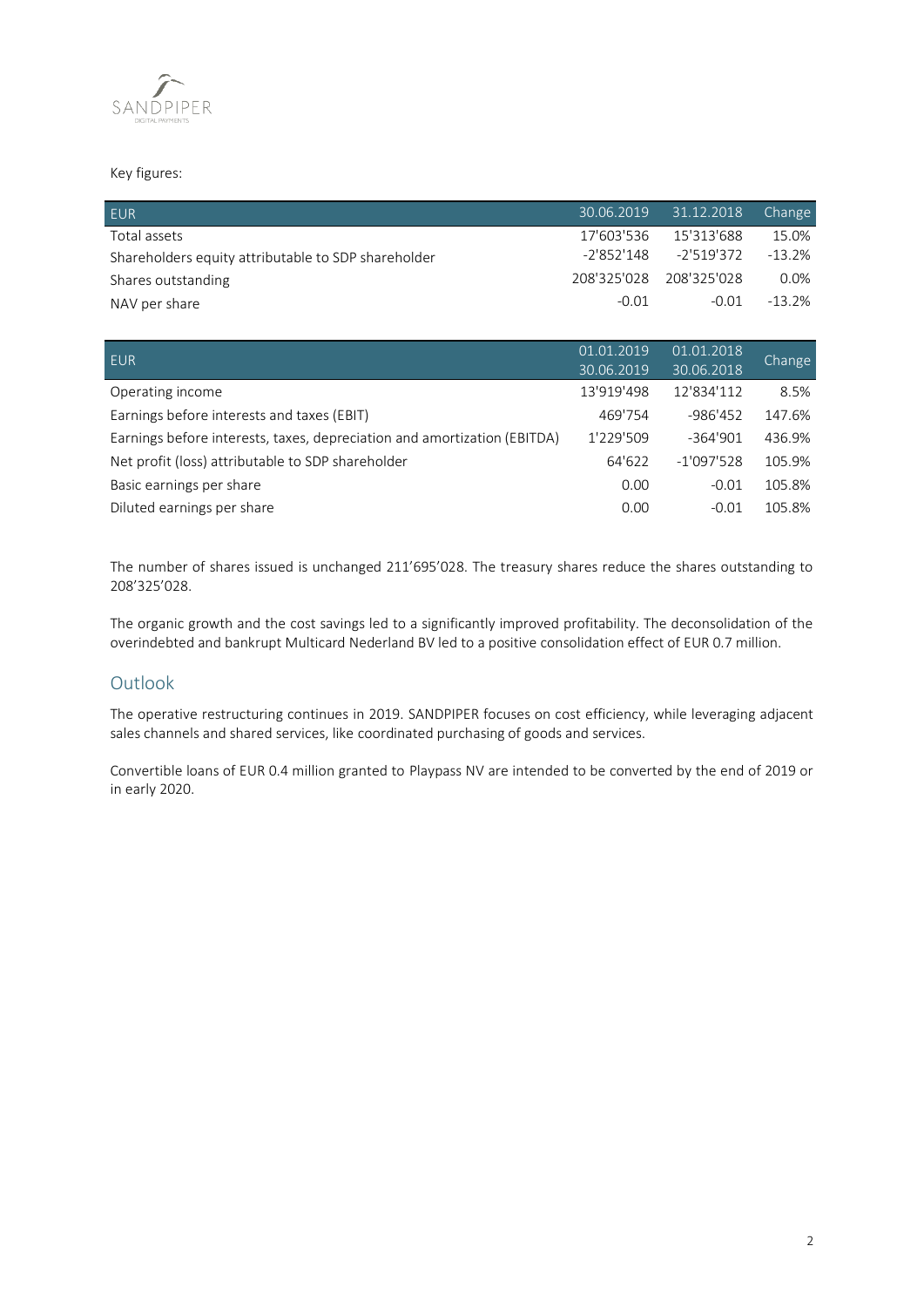

# Consolidated balance sheet of Sandpiper Digital Payments AG

# Assets

| <b>EUR</b>                     | 30.06.2019 | 31.12.2018 | Change   |
|--------------------------------|------------|------------|----------|
| Cash and cash equivalents      | 2'918'480  | 3'259'134  | $-10.5%$ |
| Marketable Securities          | 18'891     | 18'891     | 0.0%     |
| Trade receivables              | 2'732'821  | 2'183'627  | 25.2%    |
| Other short-term receivables   | 1'561'681  | 906'254    | 72.3%    |
| Inventories                    | 3'203'155  | 2'545'356  | 25.8%    |
| Prepayments and accrued income | 833'086    | 508'979    | 63.7%    |
| <b>Total current assets</b>    | 11'268'115 | 9'422'241  | 19.6%    |
| Property, plant and equipment  | 1'814'529  | 1'043'208  | 73.9%    |
| <b>Financial assets</b>        | 1'025'035  | 1'670'944  | $-38.7%$ |
| Intangible assets              | 3'495'856  | 3'177'296  | 10.0%    |
| Total non-current assets       | 6'335'421  | 5'891'447  | 7.5%     |
| <b>TOTAL ASSETS</b>            | 17'603'536 | 15'313'688 | 15.0%    |

# Equity and liabilities

| <b>EUR</b>                                                  | <b>Notes</b> | 30.06.2019   | 31.12.2018    | Change    |
|-------------------------------------------------------------|--------------|--------------|---------------|-----------|
| Financial debts                                             |              | 973'710      | 4'695'048     | $-79.3%$  |
| Trade payables                                              |              | 3'232'029    | 2'988'036     | 8.2%      |
| Other liabilities                                           |              | 2'700'586    | 2'040'886     | 32.3%     |
| Provisions                                                  |              | 1'475'832    | 1'979'914     | $-25.5%$  |
| Accrued expenses                                            |              | 1'433'882    | 986'153       | 45.4%     |
| Total current liabilities                                   |              | 9'816'038    | 12'690'038    | $-22.6%$  |
| Financial debts                                             |              | 7'901'958    | 3'136'612     | 151.9%    |
| Provisions                                                  |              | 985'532      | 534'487       | 84.4%     |
| Total non-current liabilities                               |              | 8'887'490    | 3'671'099     | 142.1%    |
| <b>Total liabilities</b>                                    |              | 18'703'528   | 16'361'137    | 14.3%     |
| Share capital                                               |              | 1'661'554    | 1'661'554     | 0.0%      |
| Capital reserves                                            |              | $-211'193$   | 14'525'054    | $-101.5%$ |
| Treasury shares                                             |              | $-480'511$   | $-480'511$    | 0.0%      |
| Retained earnings and translation differences               |              | $-3'886'620$ | $-16'330'400$ | 76.2%     |
| Net profit (prior year loss)                                |              | 64'622       | $-1'895'070$  | 103.4%    |
| Equity of the Sandpiper Digital Payments AG<br>shareholders |              | $-2'852'148$ | $-2'519'372$  | $-13.2%$  |
| Non-controlling interests                                   |              | 1'752'156    | 1'471'923     | 19.0%     |
| <b>Total equity</b>                                         |              | $-1'099'992$ | $-1'047'449$  | $-5.0%$   |
| <b>Total equity and liabilities</b>                         |              | 17'603'536   | 15'313'688    | 15.0%     |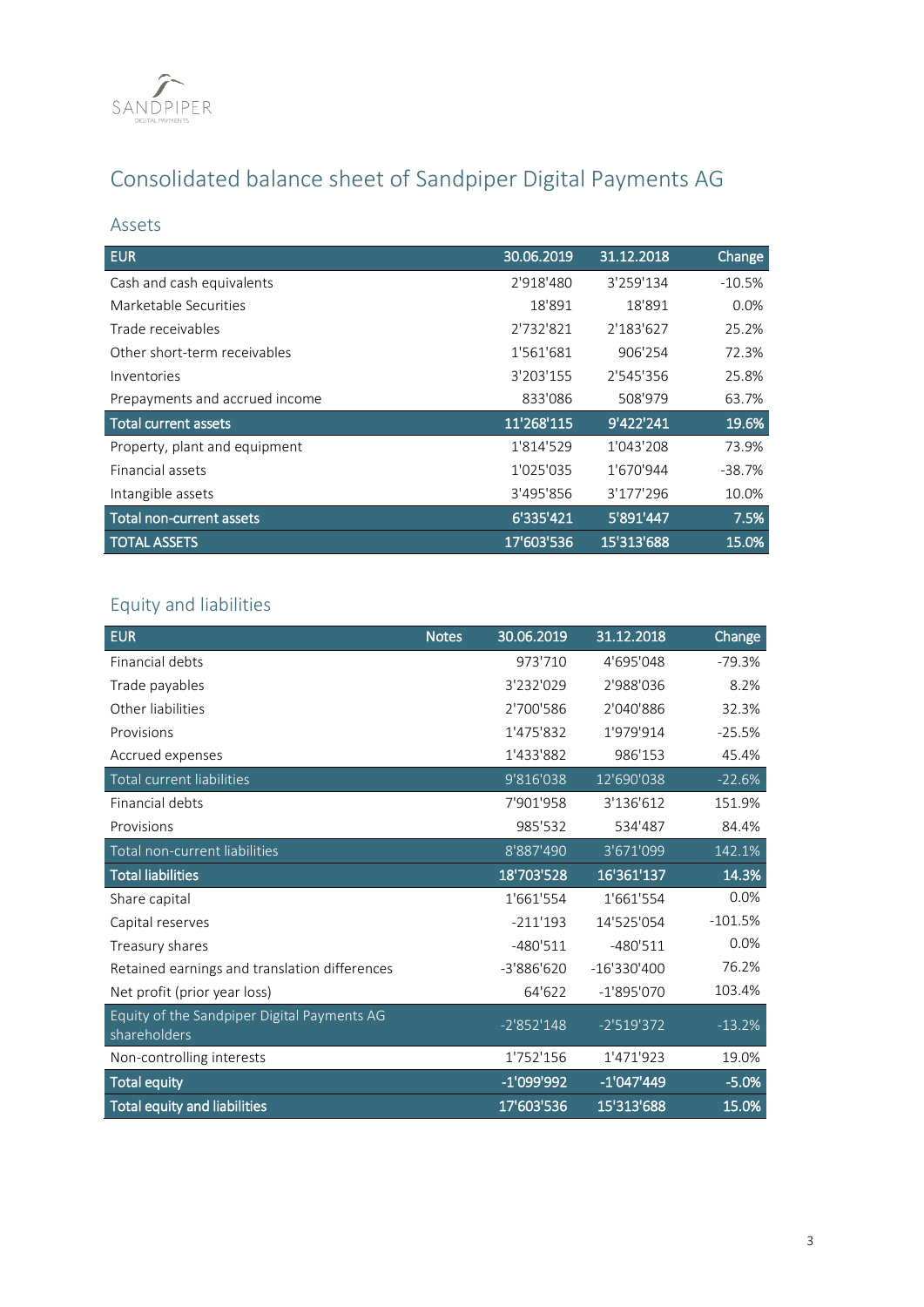

# Consolidated income statement of Sandpiper Digital Payments AG

| <b>EUR</b>                                             | 01.01.2019                               | 01.01.2018                |                |
|--------------------------------------------------------|------------------------------------------|---------------------------|----------------|
| Net Revenue                                            | <b>Notes</b><br>30.06.2019<br>13'636'455 | 30.06.2018<br>12'700'997  | Change<br>7.4% |
| Other operating income                                 | 283'043                                  | 133'115                   | 112.6%         |
| Total operating income                                 | 13'919'498                               | 12'834'112                | 8.5%           |
|                                                        |                                          |                           |                |
| Change in inventories                                  | 130'269                                  | 355'213                   | $-63.3%$       |
| Material expenses                                      | $-5'692'462$                             | $-5'485'813$              | $-3.8%$        |
| Personnel expense                                      | -5'704'699                               | $-6'049'585$              | 5.7%           |
| Depreciation and impairment on                         | $-180'367$                               | $-221'173$                | 18.5%          |
| tangible assets                                        |                                          |                           |                |
| Amortization and impairment of<br>intangible assets    | -579'389                                 | $-400'377$                | $-44.7%$       |
| Other operating expenses                               | $-2'058'137$                             | $-2'018'932$              | $-1.9%$        |
| Total operating expenses                               | $-14'084'785$                            | $-13'820'668$             | $-1.9%$        |
| Operating result                                       | $-165'287$                               | -986'555                  | 83.2%          |
|                                                        |                                          |                           |                |
| Share of results from associates                       | $-199'352$                               | $-24'621$                 | $-709.7%$      |
| Financial expense                                      | $-109'433$                               | $-269'105$                | 59.3%          |
| Financial income                                       | 203'693                                  | 223'454                   | $-8.8%$        |
| Financial result                                       | $-105'091$                               | $-70'272$                 | $-49.5%$       |
| Ordinary result                                        | -270'378                                 | $-1'056'827$              | 74.4%          |
|                                                        |                                          |                           |                |
| Non-operating income                                   | 683'954                                  | 104                       | 659250.4%      |
| Non-operating expense                                  | $-48'914$                                | 0                         | 100.0%         |
| Non-operating result                                   | 635'040                                  | 104                       | 612096.2%      |
| Profit (loss) before taxes                             | 364'662                                  | $-1'056'724$              | 134.5%         |
|                                                        |                                          |                           |                |
| Income taxes                                           | $-88'066$<br>276'596                     | $-34'664$<br>$-1'091'387$ | $-154.1%$      |
| Net profit (prior year loss)                           |                                          |                           | 125.3%         |
| Attributable to:                                       |                                          |                           |                |
| Shareholders of Sandpiper Digital                      |                                          |                           |                |
| Payments AG                                            | 64'622                                   | $-1'097'528$              | 105.9%         |
| Non-controlling interests                              | 211'974                                  | 6'141                     | 3351.8%        |
| Earnings per share (EPS) - expressed in EUR per share: |                                          |                           |                |
| Basic earnings per share                               | 0.00                                     | $-0.01$                   | 105.8%         |
| Diluted earnings per share                             | 0.00                                     | $-0.01$                   | 105.8%         |
|                                                        |                                          |                           |                |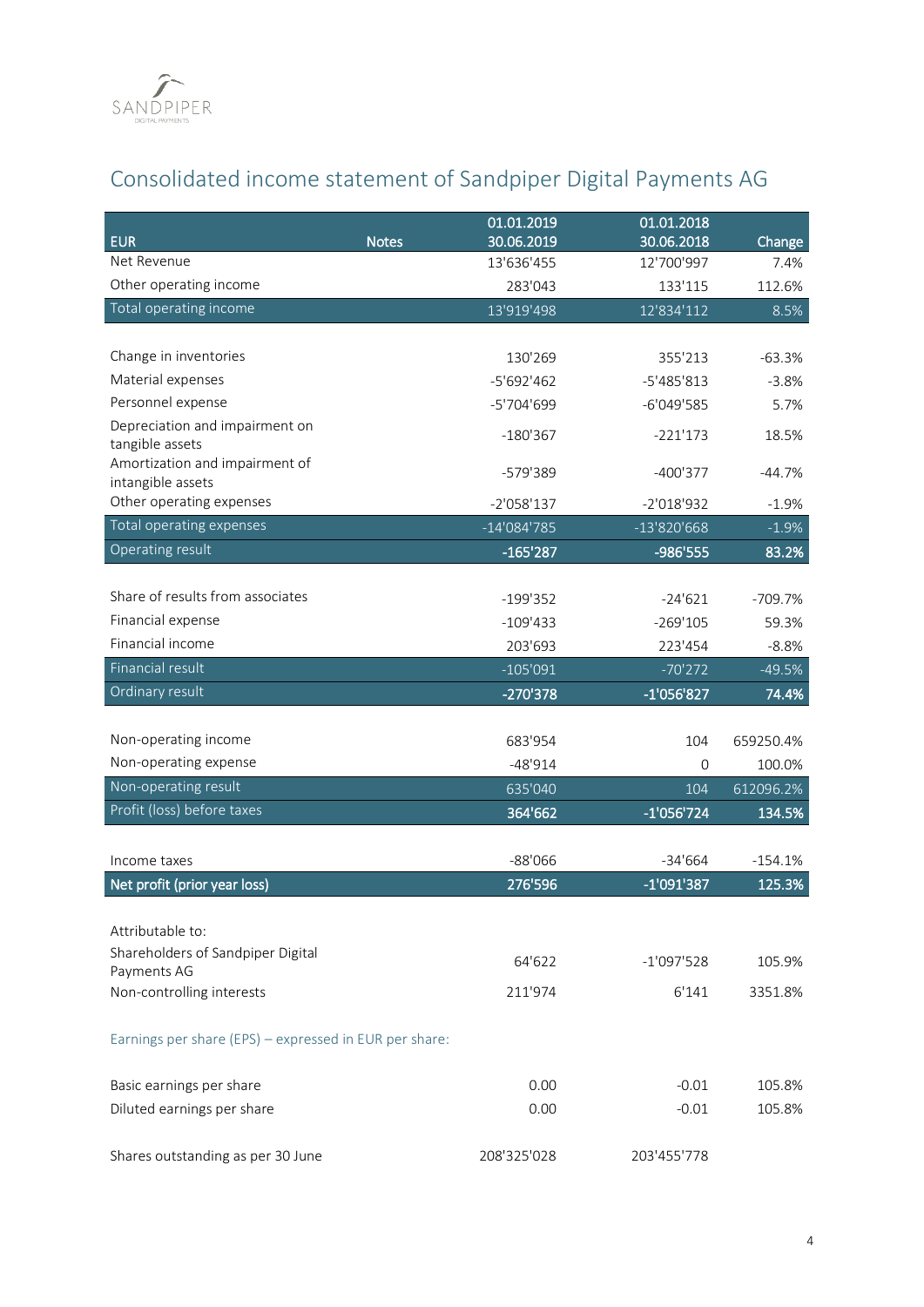

# Consolidated statement of cash flows of Sandpiper Digital Payments AG

| <b>EUR</b>                                              | <b>Notes</b> | 01.01.2018<br>30.06.2018 | 01.01.2017<br>30.06.2017 | Change     |
|---------------------------------------------------------|--------------|--------------------------|--------------------------|------------|
| Net profit (loss)                                       |              | 276'596                  | $-1'091'387$             | 125.3%     |
| Depreciation and amortization of non-current assets     |              | 759'756                  | 621'550                  | 22.2%      |
| Non-cash income                                         |              | 550'904                  | 39'534                   | 1293.5%    |
| Share-based compensation                                |              | 0                        | 14'981                   | $-100.0\%$ |
| Changes in provisions                                   |              | $-53'038$                | $-390'688$               | 86.4%      |
| Changes in trade receivables                            |              | $-549'194$               | 452'380                  | $-221.4%$  |
| Changes in inventories                                  |              | $-657'800$               | $-384'914$               | $-70.9%$   |
| Changes in other receivables and accrued income         |              | -979'535                 | 204'267                  | $-579.5%$  |
| Share of result from associates                         |              | 199'352                  | 24'621                   | 709.7%     |
| Changes in trade payables                               |              | 243'993                  | $-224'025$               | 208.9%     |
| Changes in other liabilities and accrued expenses       |              | 1'107'429                | $-89'638$                | 1335.4%    |
| Cash flow from operating activities                     |              | 898'463                  | $-823'318$               | 209.1%     |
|                                                         |              |                          |                          |            |
| Investments in property, plant and equipment            |              | $-951'688$               | $-127'063$               | $-649.0%$  |
| Investments in financial assets                         |              | $-104'348$               | $-343'139$               | 69.6%      |
| Proceeds from sale of financial assets                  |              | 0                        | 1'162'549                | $-100.0%$  |
| Investments in intangible assets                        |              | -897'950                 | -588'985                 | $-52.5%$   |
| Cash flow from investing activities                     |              | $-1'953'986$             | 103'362                  | $-1990.4%$ |
|                                                         |              |                          |                          |            |
| Dividend paid to shareholders                           |              | $-70'911$                | $-74'473$                | 4.8%       |
| Acquisitions; Goodwill offsetting                       |              | $-273'009$               | 108'450                  | $-351.7%$  |
| Purchase/sale of treasury shares                        |              | $\overline{0}$           | $-174'782$               | 100.0%     |
| Change in current financial debts                       |              | -3'721'339               | 320'758                  | $-1260.2%$ |
| Change in non-current financial debts                   |              | 4'765'346                | 349'952                  | 1261.7%    |
| Cash flow from financing activities                     |              | 700'088                  | 529'905                  | 32.1%      |
|                                                         |              |                          |                          |            |
| Net impact of foreign exchange rate differences on cash |              | 14'780                   | 10'510                   | 40.6%      |
| Change in cash and cash equivalents                     |              | -340'654                 | -179'540                 | $-89.7%$   |
|                                                         |              |                          |                          |            |
| Verification:                                           |              |                          |                          |            |
| At beginning of year                                    |              | 3'259'134                | 1'342'412                | 142.8%     |
| At end of year                                          |              | 2'918'480                | 1'162'871                | 151.0%     |
| Change in cash and cash equivalents                     |              | $-340'654$               | -179'540                 | $-89.7%$   |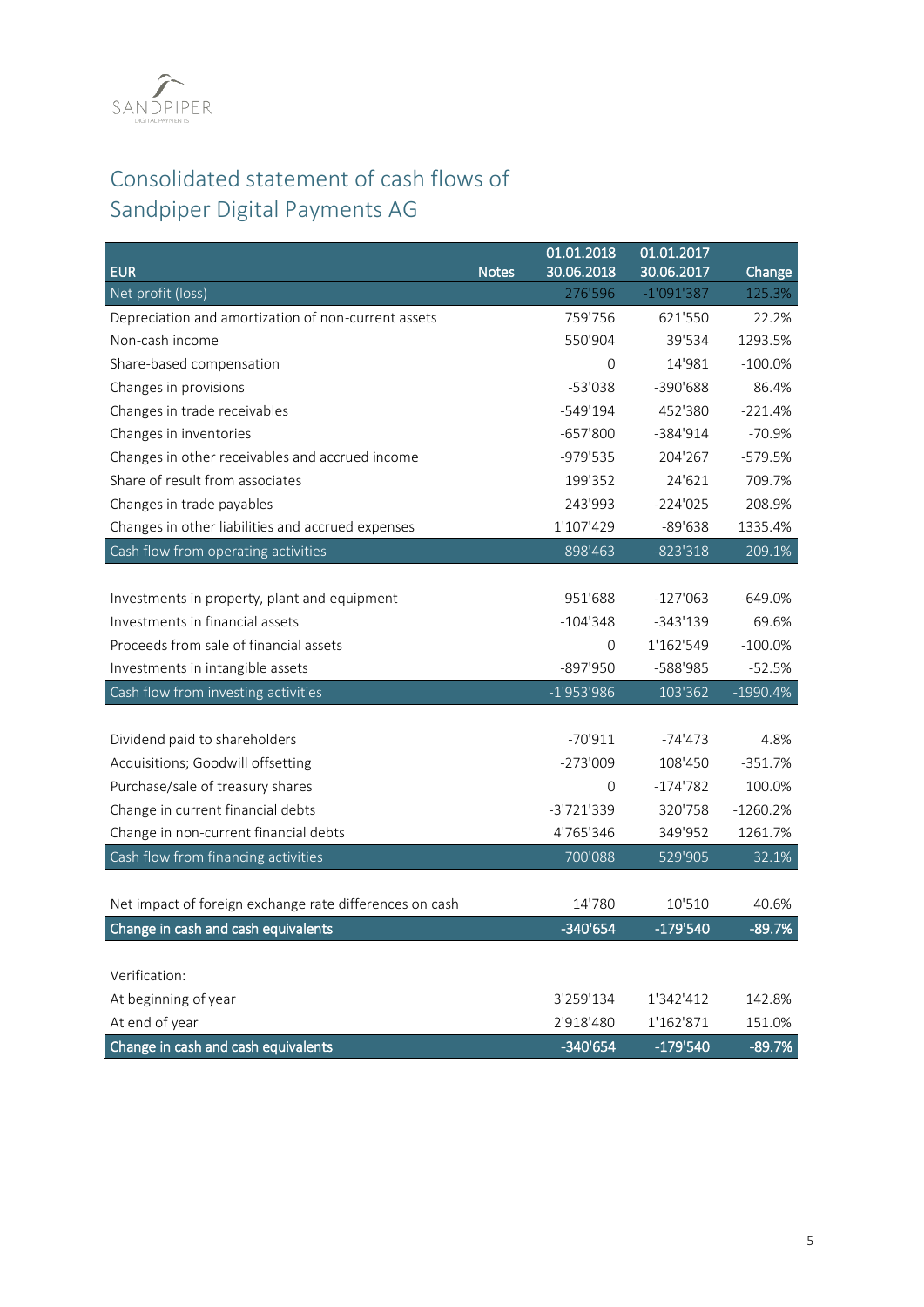# Consolidated statement of changes in equity of Sandpiper Digital Payments AG

| <b>EUR</b>                                        | Share<br>capital    | Capital<br>reserves | Treasury<br>shares  | Retained<br>earnings | Equity<br>attributable<br>to SDP<br>share-<br>holders | Minority<br>share-<br>holders | <b>Total equity</b> |
|---------------------------------------------------|---------------------|---------------------|---------------------|----------------------|-------------------------------------------------------|-------------------------------|---------------------|
| <b>Balance</b> at<br>31.12.2017                   | 1'661'554           | 14'603'283          | $\mathbf 0$         | $-16'359'515$        | $-94'678$                                             | 1'164'461                     | 1'069'782           |
| Net profit                                        | $\overline{0}$      | $\mathbf 0$         | $\mathbf 0$         | $-1'097'528$         | $-1'097'528$                                          | 6'141                         | $-1'091'387$        |
| Share-based<br>compensation<br>Disposal of 20% of | $\mathbf 0$         | 14'981              | $\mathsf{O}\xspace$ | 0                    | 14'981                                                | $\mathbf 0$                   | 14'981              |
| E24                                               | $\Omega$            | $\Omega$            | $\mathbf{O}$        | $\mathbf 0$          | $\mathbf{O}$                                          | 108'450                       | 108'450             |
| Dividends paid                                    | $\overline{0}$      | $\mathbf 0$         | $\overline{0}$      | $\mathbf 0$          | $\Omega$                                              | $-74'473$                     | $-74'473$           |
| Transactions with<br>treasury shares              | $\mathbf 0$         | $\mathsf{O}\xspace$ | $-1'278'018$        | 0                    | $-1'278'018$                                          | $\mathbf{0}$                  | $-1'278'018$        |
| Currency translation                              | $\mathsf{O}\xspace$ | $\mathbf{O}$        | 0                   | 12'141               | 12'141                                                | $-1'631$                      | 10'510              |
| <b>Balance</b> at<br>30.06.2018                   | 1'661'554           | 14'618'264          | $-1'278'018$        | $-17'444'903$        | $-2'443'103$                                          | 1'202'948                     | $-1'240'155$        |
| Net income                                        | $\mathbf 0$         | $\mathbf 0$         | $\mathsf{O}\xspace$ | $-797'541$           | $-797'541$                                            | 154'761                       | $-642'780$          |
| Share-based<br>compensation                       | $\overline{0}$      | 6'184               | $\overline{0}$      | $\overline{0}$       | 6'184                                                 | $\overline{0}$                | 6'184               |
| Capital increase<br>InterCard                     | $\mathbf 0$         | $\mathbf 0$         | $\mathbf{O}$        | 0                    | $\mathbf{O}$                                          | 378'000                       | 378'000             |
| Purchase of minority<br>interests                 | $\mathbf 0$         | $\Omega$            | $\mathsf{O}\xspace$ | 0                    | $\mathbf{O}$                                          | $-226'134$                    | $-226'134$          |
| Disposal of minority<br>interests                 | $\mathbf 0$         | $\Omega$            | $\mathsf{O}\xspace$ | $\mathbf 0$          | $\mathsf{O}\xspace$                                   | $-1'695$                      | $-1'695$            |
| Dividends paid                                    | $\overline{0}$      | $\mathbf 0$         | 0                   | 0                    | $\Omega$                                              | $-40'479$                     | $-40'479$           |
| Purchase of treasury<br>shares                    | $\mathbf 0$         | $\mathbf 0$         | $-2'220'944$        | 0                    | $-2'220'944$                                          | $\mathbf{0}$                  | $-2'220'944$        |
| Disposal of treasury<br>shares                    | $\mathbf 0$         | -99'394             | 3'018'451           | $\mathbf 0$          | 2'919'057                                             | $\mathbf{0}$                  | 2'919'057           |
| Currency translation                              | $\mathsf{O}\xspace$ | $\mathbf 0$         | $\mathsf{O}\xspace$ | 16'974               | 16'974                                                | 4'521                         | 21'496              |
| <b>Balance at</b><br>31.12.2018                   | 1'661'554           | 14'525'054          | $-480'511$          | -18'225'469          | -2'519'372                                            | 1'471'923                     | $-1'047'449$        |
| Net profit                                        | 0                   | $\mathbf 0$         | 0                   | 64'622               | 64'622                                                | 211'974                       | 276'596             |
| Acquisition /<br>Goodwill offsetting              | $\mathsf{O}\xspace$ | $\mathbf 0$         | $\mathsf{O}\xspace$ | $-408'728$           | $-408'728$                                            | 135'720                       | $-273'009$          |
| Dividends paid                                    | $\mathsf{O}\xspace$ | $-14'736'247$       | $\mathbf{O}$        | 14'736'247           | $\mathsf{O}\xspace$                                   | $-70'911$                     | $-70'911$           |
| Currency translation                              | $\mathsf{O}\xspace$ | $\mathsf{O}\xspace$ | $\mathsf{O}\xspace$ | 11'331               | 11'331                                                | 3'449                         | 14'780              |
| <b>Balance</b> at<br>30.06.2019                   | 1'661'554           | $-211'193$          | $-480'511$          | -3'821'998           | $-2'852'148$                                          | 1'752'156                     | -1'099'992          |

Share capital of Sandpiper Digital Payments AG consists of 211'695'028 registered shares with a nominal value of CHF 0.01 each.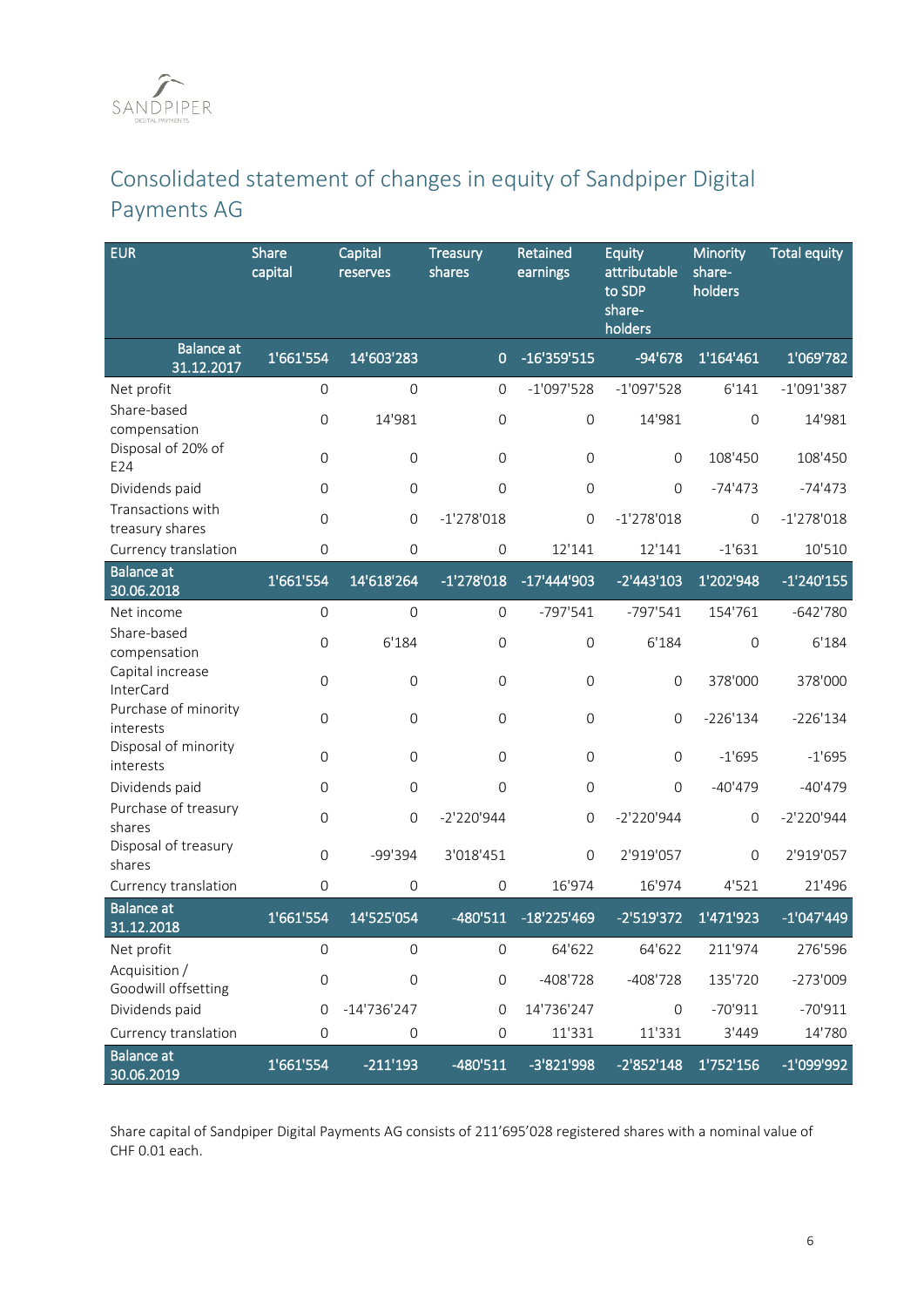

The SANDPIPER shareholders decided on the shareholders' meeting on 28 June 2019 to reclassify capital reserves of EUR 14.7 to retained earnings.

There are no non-distributable, statutory or legal reserves (prior year EUR 0).

The shareholders decided on the shareholders' meeting on 28 June 2019:

| Authorized capital increase, maximum  | <b>CHF</b>      | 1'058'475 |
|---------------------------------------|-----------------|-----------|
| thereof used                          | CHE <sup></sup> |           |
| Conditional capital increase, maximum | <b>CHF</b>      | 344'006   |
| thereof used                          | <b>CHF</b>      |           |

# Notes to the consolidated interim financial statements of Sandpiper Digital Payments AG as per 30 June 2018

# Summary of significant accounting policies

# Basis of preparation

The financial statements provide a true and fair view of the assets, financial position and earnings of Sandpiper Digital Payments AG's and its subsidiaries ("Group" or "SANDPIPER") and have been prepared in accordance with all of the existing guidelines of the accounting and reporting recommendations of Swiss GAAP FER 31. Swiss GAAP FER 31 permits condensations in presentation and disclosure compared to an annual financial statement.

The interim financial statements of the Group are based upon the financial statements of the Group companies as at 30 June and are established in accordance with the standardized reporting and accounting policies. The financial statements are based on the principle of historical acquisition costs (except for securities and derivative financial instruments recognized at fair value) and on the going concern principle. The statements are presented in Euro (EUR).

## Consolidation policies

The Group includes all companies that are directly or indirectly controlled by Sandpiper Digital Payments AG. In this respect, control is defined as the power to control the financial and operating activities of the respective company, so as to obtain benefits from its operations. This control is normally evidenced by the holding of more than half of the voting rights of the share capital of an entity. Group companies are consolidated from the date on which control is transferred to the Group. Subsidiaries intended for disposal are excluded from the consolidation from the date on which control ceases.

Companies acquired over the course of the year are revalued and consolidated in accordance with Group principles upon the date of acquisition. The difference between the acquisition costs and the proportional revalued net assets is referred to as goodwill. Within the scope of acquisitions, potentially existing but until now not capitalized intangible assets such as brands, usage rights and client lists are not recognized separately, but instead remain part of goodwill. Goodwill may also arise from investments in associated companies and is defined as the difference between the acquisition costs of the investment and its proportional revalued net assets. The goodwill resulting from acquisitions is recognized directly in the Group's equity. The notes to the financial statements disclose the effects that a theoretical capitalization and amortization of the acquired goodwill would have.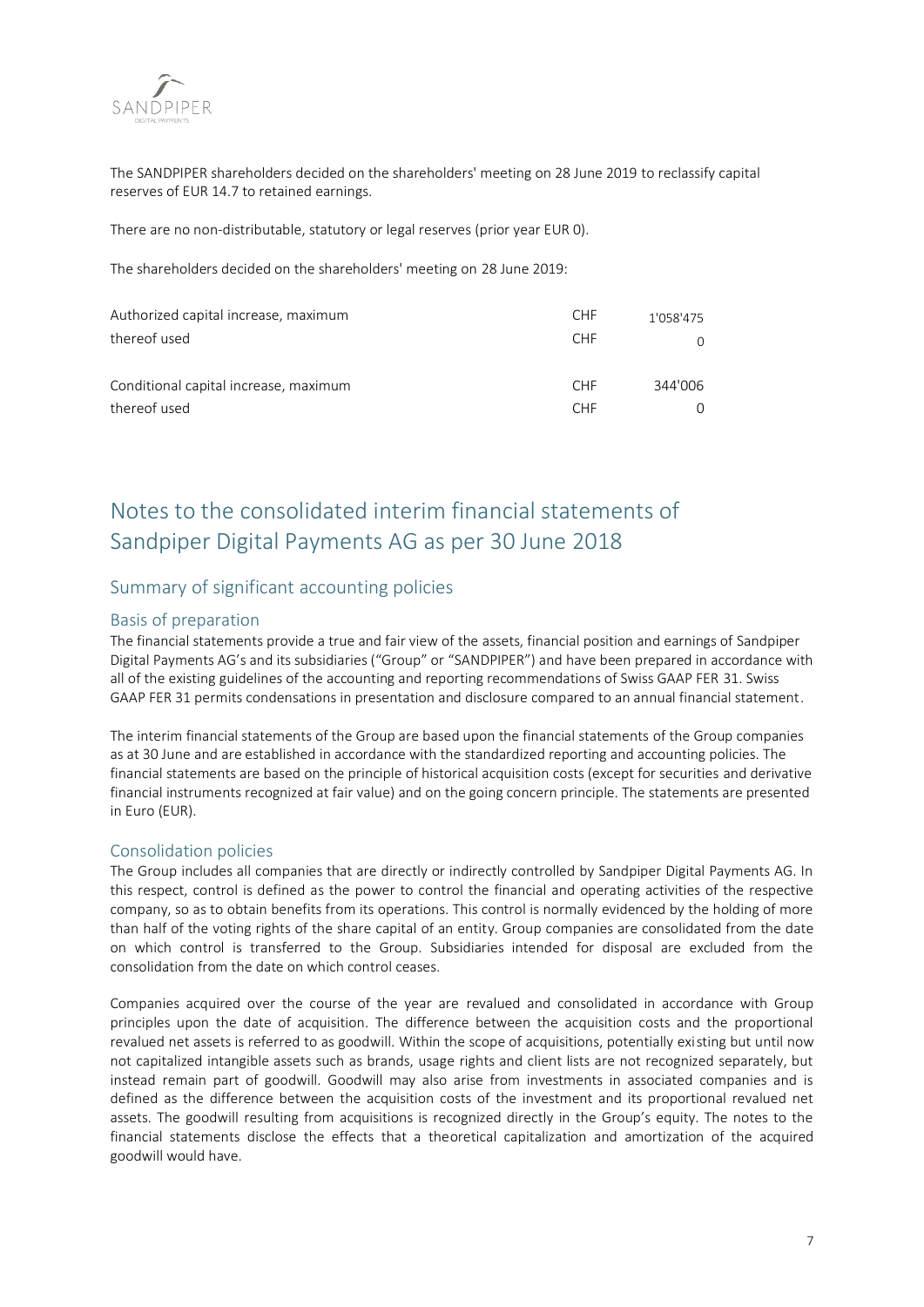

In the event that shares of the Group companies or associated companies are sold, the difference between the proceeds from the sale and the proportional book value, including historical goodwill, is recognized as a gain or loss in the income statement. Non-controlling interests in equity and in net income are disclosed separately in the consolidated balance sheet and the consolidated income statement. Changes in ownership interests in subsidiaries are recognized as equity transactions, provided that control continues. Intercompany transactions, balances and unrealized gains and losses from transactions between group companies are eliminated in full.

Associates are all companies on which the Group exerts significant influence, but does not control. This is generally evidenced when the Group holds voting rights of 20% to 50% of a company. Representation on the board of directors or access to the current financial information of a company are also indicators of significant influence. Investments in associated companies are accounted for using the equity method and are initially recognized at cost. Unrealized gains and losses from transactions with associated companies are eliminated to the extent of the Group's participation in the associated company. The accounting policies of associated companies are adjusted where necessary in order to ensure consistency with the policies observed by the Group.

Proportionate consolidation is applied for participations in joint ventures.

Participations in companies where the Group has no significant influence nor control are carried at costs less impairment, if needed.

## Foreign currency translation

The financial statements of the Group are presented in the reporting currency of Euro (EUR). The financial statements of the individual companies to be consolidated are translated into the Group's currency at the effective date with the current rate method. This currency translation is carried out

- $\lambda$  for the assets and liabilities at the year-end exchange rates,
- $\lambda$  for equity at historical exchange rates,
- $\lambda$  and for the income statement and statement of cash flows at average annual exchange rates.
- $\lambda$  Any translation differences are recognized in equity without affecting the income statement.

In the event that a foreign entity is sold, the cumulative translation differences recognized in equity, which are a result of the translation of the financial statements and intercompany loans, are reversed from the equity and reported in the income statement as part of the gain or loss on the sale.

## Rounding differences

The tables disclosed in these financial statements may contain rounding differences.

## Accounting principles

The financial statements are based on the principle of historical acquisition costs. The following accounting policies were applied for the assets and liabilities included in the consolidated financial statements.

#### *Cash and cash equivalents*

Cash and cash equivalents in the balance sheet comprise petty cash, cash at banks and short-term deposits with an original maturity of three months or less. They are recorded at their nominal value.

#### *Marketable securities*

Purchases and sales of securities are recognized in accordance with the settlement date principle. The securities are initially measured at cost, and the transaction costs are charged to the income statement. Subsequently, the listed securities are recorded in the balance sheet at market value on the balance sheet date. All realized and unrealized gains and losses resulting from variations in market values and foreign currencies are recorded in the income statement.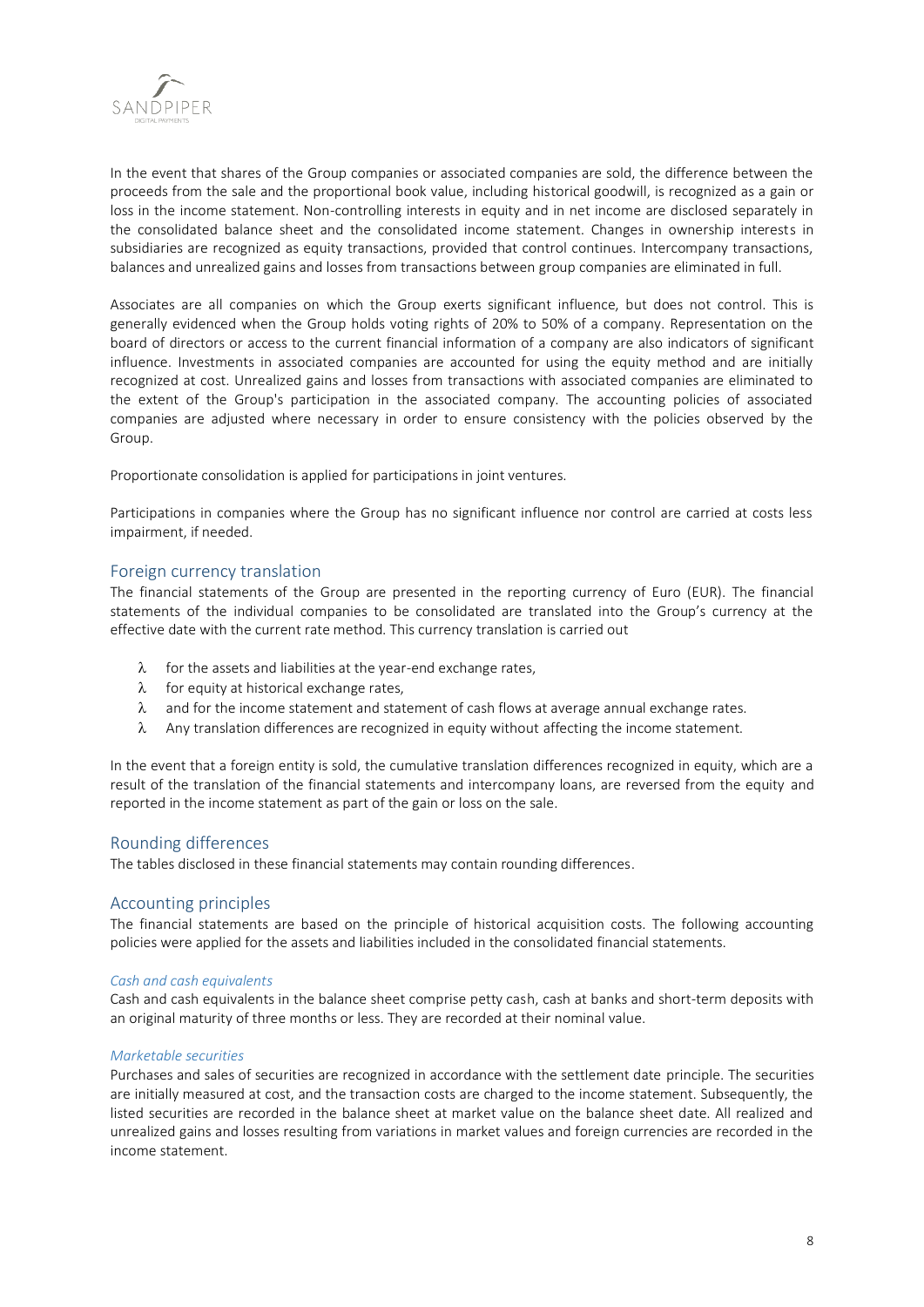

#### *Trade receivables*

Trade receivables are recognized and carried at the original net invoice amount less an allowance for any specifically impaired receivables. Provision is made for balances overdue more than 12 months or for receivables where specific risks have been identified. Bad debts are written off when there is objective evidence that the Group will not be able to collect the receivables.

#### *Other receivables*

Other receivables are recognized and carried at nominal value less an allowance for any specifically impaired receivables.

#### *Inventories*

Inventories are valued at the lower of cost or net realizable value. Any discounts received are treated as cost reductions. Manufacturing costs comprise all costs directly attributable to material and production, as well as overhead costs incurred in building up the inventory at its current location and/or to its current condition. Acquisition costs are determined according to the weighted average method. Inventories with unsatisfactory inventory turnover are revalued accordingly.

#### *Property, plant and equipment*

Property, plant and equipment are recorded in the balance sheet at historical cost less accumulated depreciation and any impairments. Acquisition costs comprise the purchase price as well as the costs directly attributable to the utilization of the property, plant and equipment. Investments in existing property, plant and equipment are only capitalized if their value in use is sustainably increased or their useful life is extended considerably. Self-constructed assets are only capitalized if they are clearly identifiable and the costs can be reliably determined, and if the assets generate measurable benefits for the Group over a period of several years. Maintenance and repair costs that do not add value are charged directly to the result for the period.

Depreciation is calculated on a straight-line basis over the estimated useful life of the assets, as follows:

| $\lambda$ Land                          | no depreciation |
|-----------------------------------------|-----------------|
| $\lambda$ Buildings                     | 30-35 years     |
| $\lambda$ Technical equipment, machines | 8–12 years      |

Other fixed assets:

| $\lambda$ Furniture    | 3-5 years |
|------------------------|-----------|
| $\lambda$ IT equipment | 3-5 years |
| λ Vehicles             | 3-5 years |

The Group does not capitalize any interest expenses incurred during the construction period.

#### *Financial assets*

Non-current financial loans to associates or third parties are recorded at historical costs less allowance for any specifically impaired loan. Investments in associated companies are accounted for using the equity method. Participations in companies where the Group does not have significant influence are carried at costs less impairment, if needed.

#### *Derivative financial instruments*

Derivative financial instruments are used for hedging risks from fluctuations in interest rates or foreign exchange rates. The valuation of derivative financial instruments is according the same principles like the hedged items. Derivatives without hedging purpose are carried at fair market value.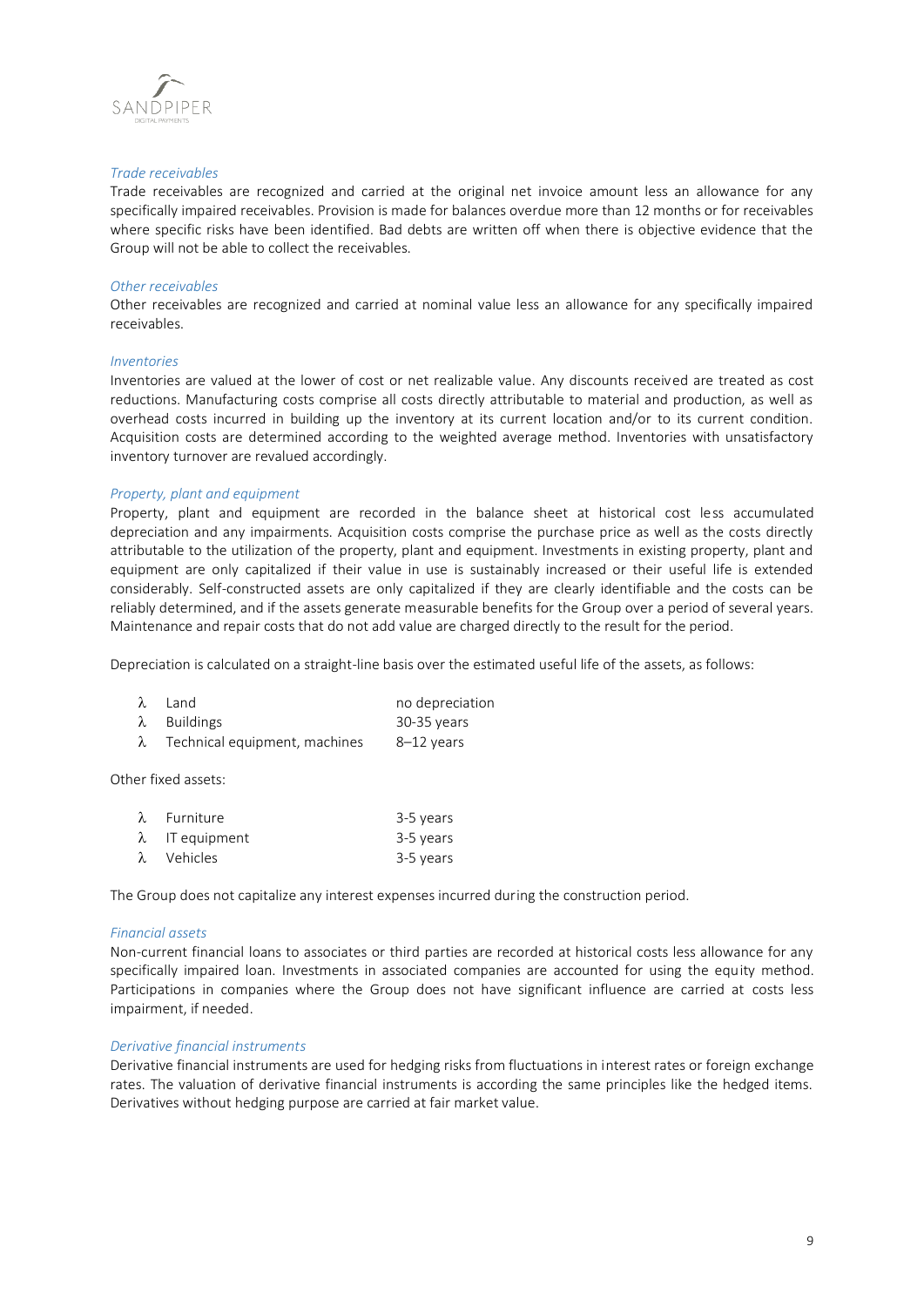

## *Intangible assets*

Intangible assets comprise acquired licenses, capitalized development cost and trademarks. Intangible assets are recorded in the balance sheet at historical cost less accumulated amortization and any impairment. They are amortized on straight-line basis over their useful life (max. 6 years).

Internally generated intangible assets are capitalized if all the following criteria are met:

- $\lambda$  The self-generated intangible asset must be separately identifiable and is controlled by the Group.
- $\lambda$  It is probable that the expected future economic benefits that are attributable to the asset will flow to the Group.
- $\lambda$  The cost of the asset can be measured reliably.

## *Goodwill*

The difference between the acquisition costs and the actual value of the net identifiable assets of the acquired company at the time of the purchase represents goodwill from business combinations. The goodwill resulting from acquisitions is recognized in Group equity at the time of the acquisition. The Notes to the financial statements disclose the effects that a theoretical capitalization and amortization of the goodwill would have . Goodwill may also arise from investments in associated companies, calculated as the difference between the acquisition costs of the investment and its proportional revalued net assets.

In the case of a sale of a company, an acquired goodwill previously offset against equity must be recognized at its original cost in order to determine the gain or loss recognized in profit or loss.

#### *Impairment of assets*

The recoverable value of non-current assets (including goodwill recognized in equity) is verified on every balance sheet date. If there are indications of a sustained impairment, the recoverable amount of the respective assets will be determined. The recoverable amount is the higher of the net selling price and value in use. If the recoverable amount of an individual asset cannot be determined, the Group estimates the recoverable amount of the smallest group of assets to which the individual asset belongs. If the book value of an asset exceeds the recoverable amount, an impairment loss is recognized separately in the income statement. As the goodwill is already recognized in equity at the time at which it was acquired, a goodwill impairment would not result in a charge being recorded in the income statement but leads to a disclosure in the Notes to the financial statements. In the event that a Group company is sold, any goodwill acquired at an earlier point in time and recognized in equity is taken into consideration when determining the gain or loss in the income statement.

## *Liabilities*

Liabilities are recognized at nominal values.

## *Provisions*

Provisions are recognized:

- $\lambda$  when the Group has a present legal or constructive obligation as a result of past events
- $\lambda$  when it is probable that an outflow of resources will be required to settle the obligation, and
- $\lambda$  when a reliable estimate of the amount of the obligation can be made.

Where the Group expects some or all of a provision to be reimbursed, for example under an insurance contract, the reimbursement is recognized as a separate receivable, but only when the reimbursement is virtually certain. The expense relating to any provision is presented in the income statement, net of any reimbursement. If the effect of the time value of money is material, provisions are discounted, using a current discount rate that reflects, where appropriate, the risks specific to the liability. Where discounting is used, the increase in the provision in function of time is recognized as interest expense.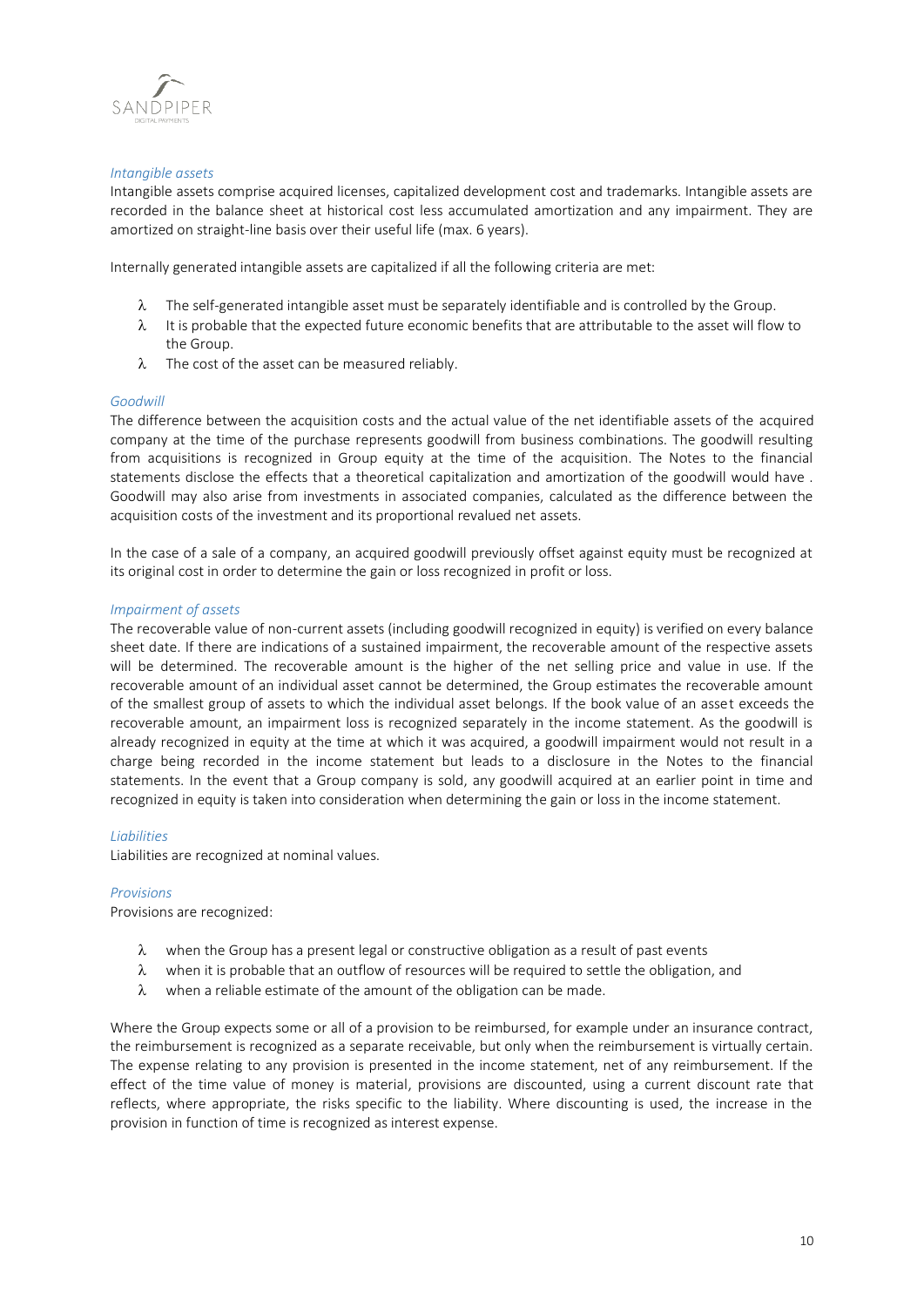

## *Taxes*

The tax expense for the period comprises current and deferred tax. Tax is recognized in the income statement, except to the extent that it relates to items recognized directly in equity. In this case, the tax is also recognized directly in equity.

Current tax assets and liabilities for the current and prior periods are measured at the amount expected to be recovered from or paid to the taxation authorities. The tax rates and tax laws used to compute the amount are those that are enacted or substantively enacted at the balance sheet date.

Deferred tax is recognized in full, using the balance sheet approach, on temporary differences arising between the tax bases of assets and liabilities and their carrying amounts in the financial statements. Deferred tax is determined using tax regulations and rates that have been enacted or substantively enacted by the balance sheet date and are expected to apply.

Deferred tax assets are recognized for all deductible temporary differences and tax credits to the extent that it is probable that future taxable profits will be available against which they can be utilized. Deferred tax is recognized on temporary differences arising on investments in subsidiaries and associates, except where the timing of the reversal of the temporary difference is controlled by the Group and it is not intended that the temporary difference will reverse in the foreseeable future.

Deferred tax assets and deferred tax liabilities are offset if a legally enforceable right exists to offset current tax assets against current tax liabilities and the deferred taxes relate to the same taxable entity and the same taxation authority.

## *Pension obligations*

Group companies participate in various pension schemes, which conform to the legal regulations and provisions in force in the respective countries. The actual economic effects of pension schemes on the Group are calculated at balance sheet date. An economic obligation is recognized as a liability if the requirements for the recognition of a provision are met. An economic benefit is capitalized provided that this can be used for future Group pension expenses. Freely available employer contribution reserves are capitalized.

Employees of the Swiss group companies are insured as part of the "Sammelstiftung BVG der Allianz Suisse Lebensversicherungsgesellschaft", which is a separate legal entity and is financed by contributions from both employers and employees. Surpluses or deficits are calculated based on the Pension Fund's financial statements, which have been drawn up in accordance with Swiss GAAP FER 26. The Group's pension costs include the employer contributions accrued in the period as well as any economic effects from the excess/shortfall and the change in employer contribution reserves.

There are subsidiaries outside Switzerland which participate in pension schemes. These funds are treated in the same way as the Swiss plan in terms of accounting, i.e. paid contributions as well as any effects from the excess/shortfall are recorded as expenses. In some countries, there are also pension plans that do not have own assets, whereby the corresponding benefit provisions are recognized directly in the balance sheet and any changes are recognized in the income statement.

## *Treasury shares*

Own equity instruments that are reacquired (treasury shares) are deducted from equity. No gain or loss is recognized in the income statement on the purchase, sale, issue or cancellation of the Group's own equity instruments. In the event of a resale at a later point in time, a gain or loss is recognized as an addition to or reduction of capital reserves.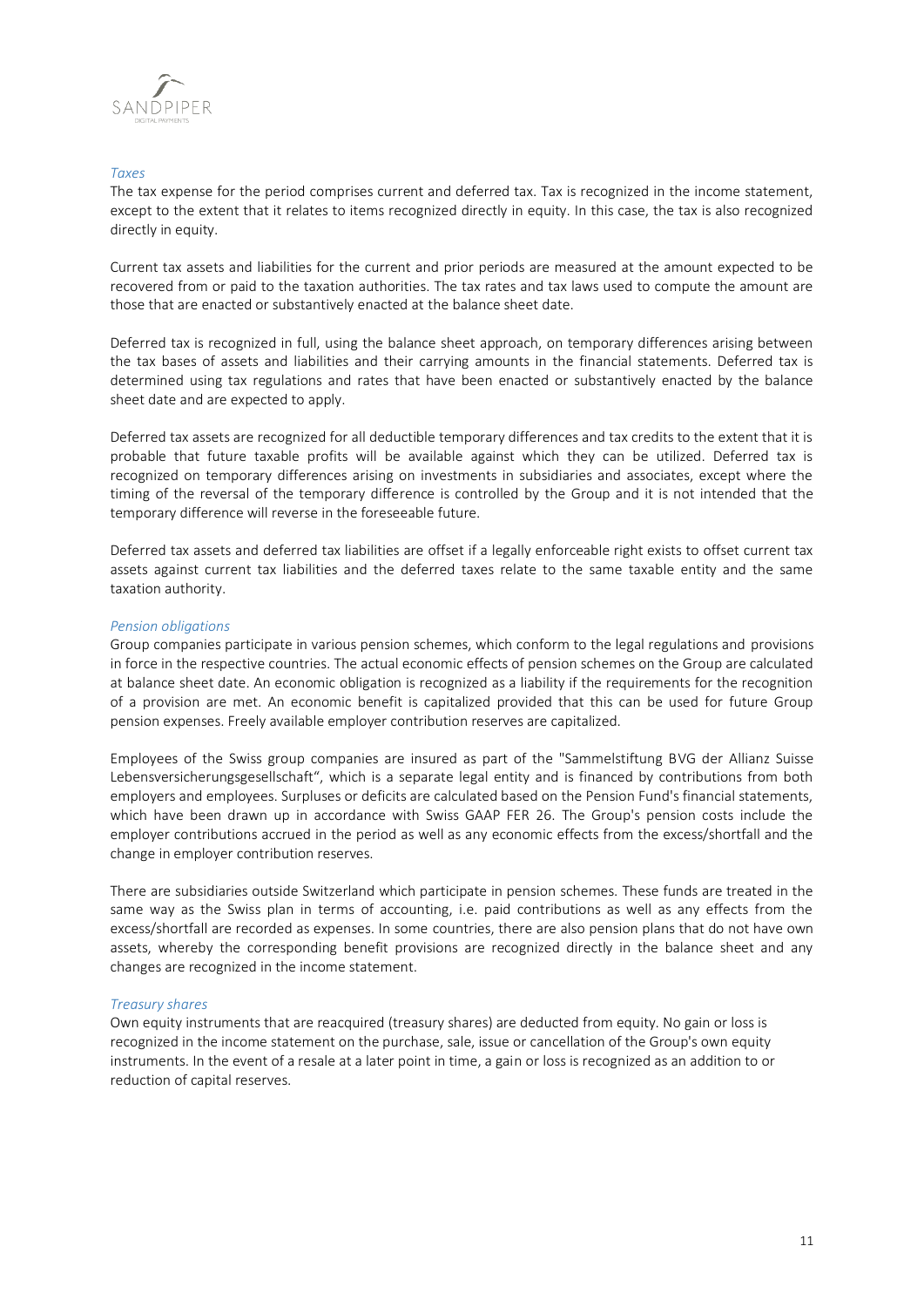

# Annotations to the consolidated financial statements

# 1. Business combinations and disposals

In May 2019 InterCard Group could increase its stake in Polyright SA from 29.4% to 52% by the conversion of the convertible loan. Consequently Polyright SA is consolidated since May 2019. Goodwill of EUR 0.4 million resulting from the conversion is offset with equity.

SANDPIPER disposed PAIR Solutions GmbH in December 2018. At the time of the disposal PAIR Solutions GmbH main balance sheet items were:

| <b>EUR</b>                    |               | EUR.                                 |            |
|-------------------------------|---------------|--------------------------------------|------------|
| Licenses and other rights     | 24'044 Equity |                                      | $-548'287$ |
| Property, plant and equipment |               | 338 Non-current liabilities          | 559'513    |
| Other short term assets       |               | 10'178 Trade payables                | 65'385     |
| Trade receivables             |               | 50'647 Other liabilities             | 13'760     |
| Cash                          |               | 20'849 Accrued expenses              | 15'685     |
| Total assets                  |               | 106'056 Total liabilities and equity | 106'056    |

Also in 2018, E24 AG entered into a strategic partnership with OPS360 GmbH. OPS360 has extensive experience in strategic and operational parking management and control and complements the e24 solution portfolio. Together they fulfil all the requirements of holistic parking management. In the future, they will be able to offer the customer a fully integrated overall solution with a coordinated range of services for all areas from a single source. As part of the partnership OPS360 acquired 20% of e24 AG. The consideration received of EUR 0.1 million is allocated to the Minority shareholders in shareholder equity.

## 2. Financial assets

| EUR                                                        | 30.06.2019 | 31.12.2018 | Change   |
|------------------------------------------------------------|------------|------------|----------|
| Investments in associates                                  | 286'093    | 485'445    | $-41.1%$ |
| Other investments                                          | 557'181    | 776'038    | $-28.2%$ |
| Other non-current financial receivables from third parties | 938'942    | 1'166'641  | $-19.5%$ |
| Allowance on non-current financial assets                  | $-757'181$ | -757'181   | 0.0%     |
| Total                                                      | 1'025'035  | 1'670'944  | $-38.7%$ |

Investments in associates contain the 26.7% in Playpass NV. The decrease is due to the net loss of the period.

Other investments contain fully impaired investments in companies in liquidation and participations in companies where the Group does not have significant influence.

Since Polyright SA is fully consolidated since May 2019, the convertible loan and the equity investment are no longer part of the financial assets.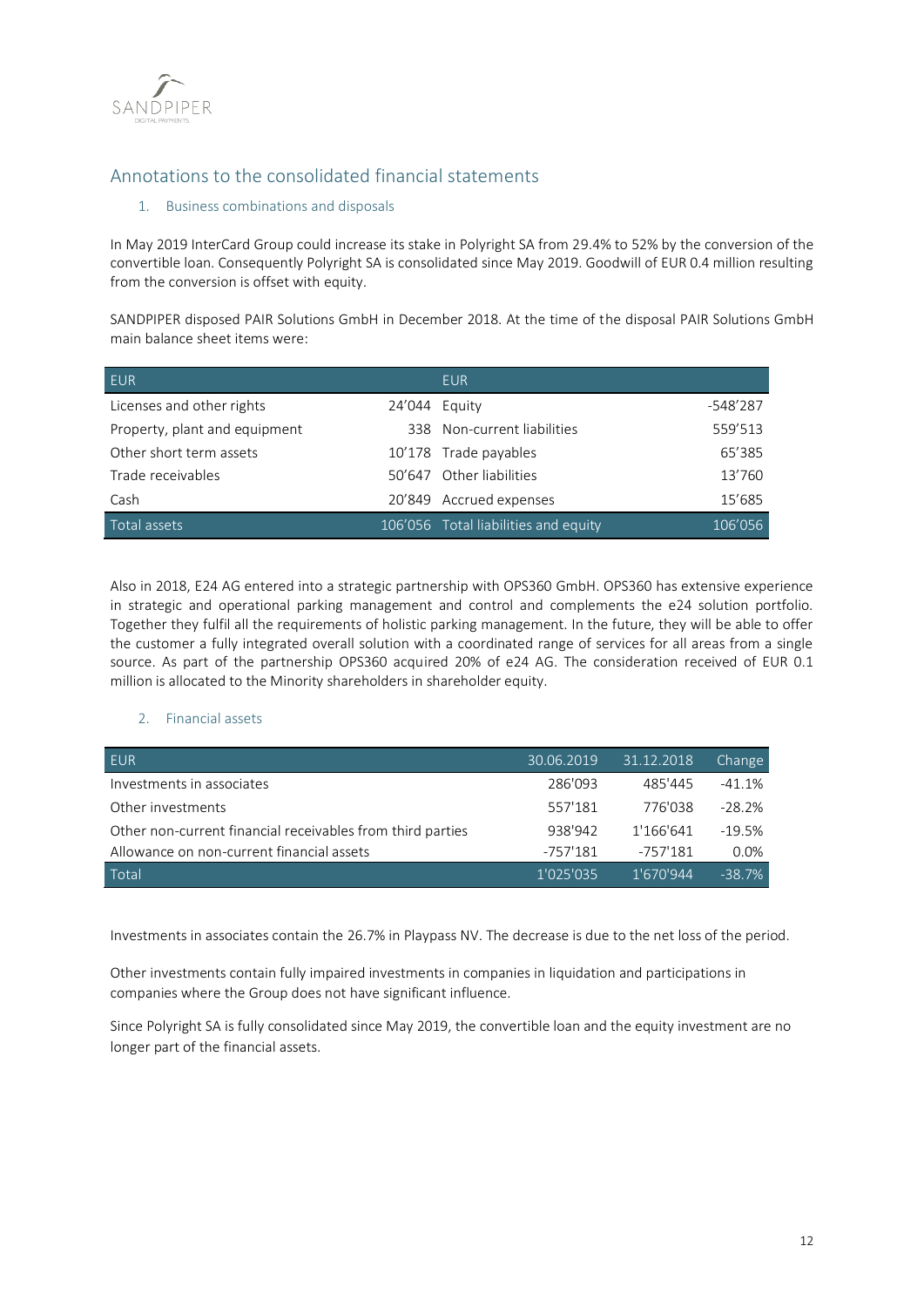

# 3. Goodwill accounting

Goodwill is recognized in equity at the time of purchase of a subsidiary or an investment in an associated company. The theoretical capitalization of goodwill, based on a useful life up to 5 years, would have the following impact:

| <b>Balance sheet in EUR</b>                                     | 30.06.2019    | 31.12.2018   |
|-----------------------------------------------------------------|---------------|--------------|
| Reported equity including minority shareholders                 | $-1'099'992$  | $-1'047'449$ |
| Equity financing                                                | n/a           | n/a          |
|                                                                 |               |              |
| Historical cost goodwill                                        |               |              |
| At the beginning of the financial year                          | 20'133'335    | 20'133'335   |
| Additions                                                       | 408'728       | 0            |
| Derecognition                                                   | $-11'419'416$ | $\Omega$     |
| At the end of the financial year                                | 9'122'647     | 20'133'335   |
|                                                                 |               |              |
| Accumulated amortization                                        |               |              |
| At the beginning of the financial year                          | 16'658'753    | 12'695'721   |
| Additions                                                       | 885'016       | 3'963'033    |
| Derecognition                                                   | $-11'419'416$ | $\Omega$     |
| At the end of the financial year                                | 6'124'353     | 16'658'753   |
|                                                                 |               |              |
| Theoretical net book value of goodwill                          | 2'998'294     | 3'474'582    |
| Theoretical equity including minority shareholders and goodwill | 1'898'302     | 2'427'133    |
| Theoretical equity financing                                    | 9.2%          | 12.9%        |
|                                                                 |               |              |

Impact of the theoretical amortization of goodwill on net income:

| Income statement in EUR                   | 01.01.2019<br>30.06.2019 | 01.01.2018<br>30.06.2018 |
|-------------------------------------------|--------------------------|--------------------------|
| Reported net income                       | 276'596                  | $-1'091'387$             |
| Theoretical amortization of goodwill      | -885'016                 | $-2'013'334$             |
| Net income after amortization of goodwill | $-608'420$               | $-3'104'721$             |

Fully amortized goodwill from the acquisition of Multicard Nederland BV in 2014 was derecognized.

The acquisition of Polyright SA in 2019 led to goodwill of EUR 0.4 million.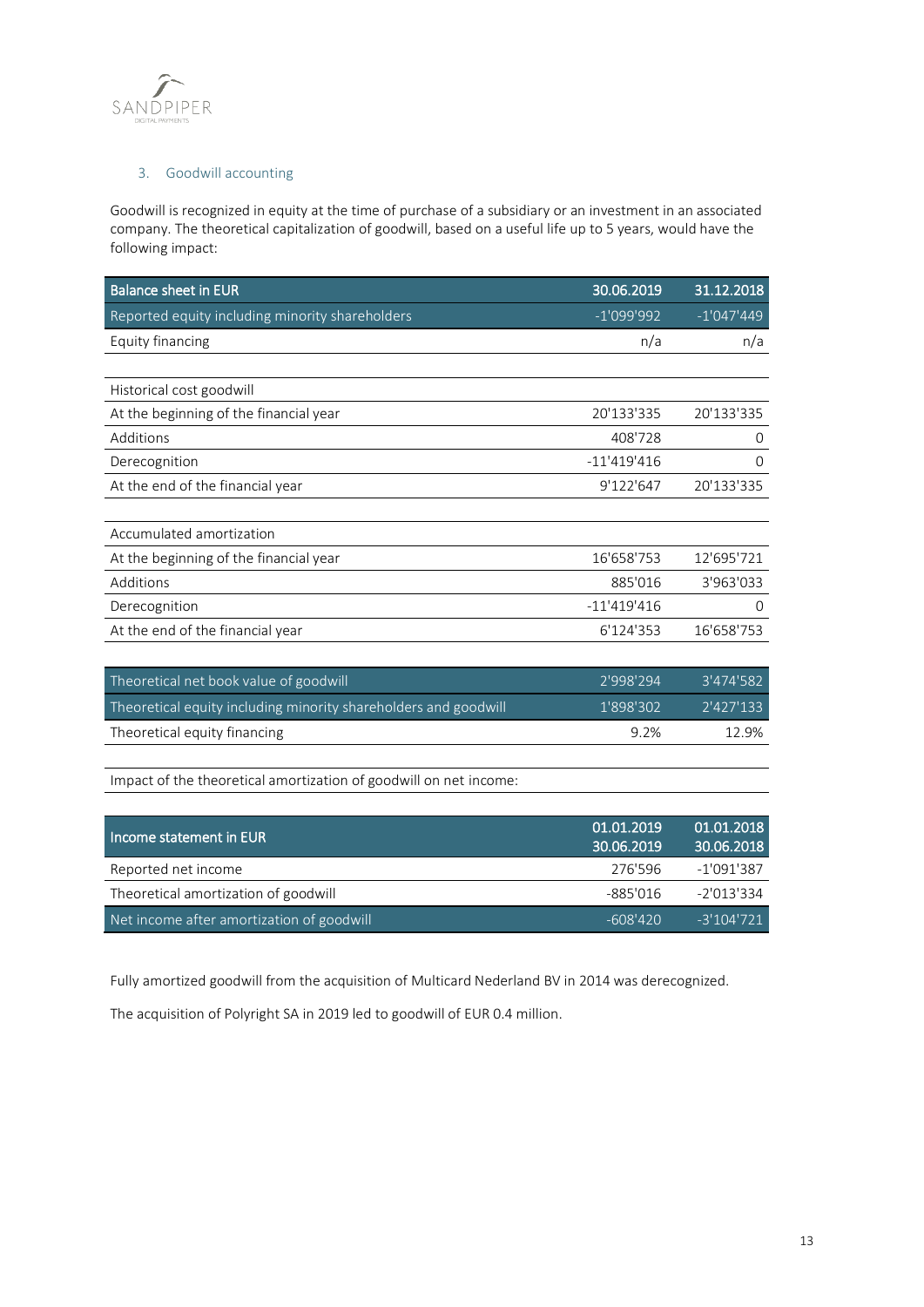

# 4. Segment information

Net revenue in the operating segments (in EUR):

| 01.01.2018<br>30.06.2018 | Mobility &<br>Retail | Education &<br>Corporate | Security &<br><b>Services</b> | Investing<br>activities | Elimination | Total        |
|--------------------------|----------------------|--------------------------|-------------------------------|-------------------------|-------------|--------------|
|                          |                      |                          |                               |                         |             |              |
| Third parties            | 795'308              | 7'101'224                | 4'804'465                     | 0                       | $\Omega$    | 12'700'997   |
| Group                    | 0                    | $\Omega$                 | 26'417                        | $\mathbf 0$             | $-26'417$   | $\Omega$     |
| Net Sales                | 795'308              | 7'101'224                | 4'830'882                     | $\Omega$                | $-26'417$   | 12'700'997   |
| Net income               | $-244'829$           | $-132'543$               | $-229'262$                    | -484'753                | O           | $-1'091'387$ |

| 01.01.2019<br>30.06.2019 | Mobility &<br>Retail | Education &<br>Corporate | Security &<br><b>Services</b> | Investing<br>activities | Elimination | Total      |
|--------------------------|----------------------|--------------------------|-------------------------------|-------------------------|-------------|------------|
|                          |                      |                          |                               |                         |             |            |
| Third parties            | $\Omega$             | 8'411'306                | 5'225'149                     | $\Omega$                | $\Omega$    | 13'636'455 |
| Group                    | 0                    | $\Omega$                 | 21'153                        | 0                       | $-21'153$   | 0          |
| Net Sales                | 0                    | 8'411'306                | 5'246'302                     | 0                       | $-21'153$   | 13'636'455 |
| Net income               | 0                    | 296'926                  | $-275'239$                    | 254'909                 | O           | 276'596    |

Net revenue in the regional markets:

| <b>EUR</b>         | 01.01.2019<br>30.06.2019 | 01.01.2018<br>30.06.2018 | Change     |
|--------------------|--------------------------|--------------------------|------------|
| Switzerland        | 4'001'383                | 3'280'649                | 22.0%      |
| Germany            | 9'382'071                | 8'578'644                | 9.4%       |
| <b>Netherlands</b> | $\Omega$                 | 795'308                  | $-100.0\%$ |
| United Kingdom     | 168'681                  | 49'294                   | 242.2%     |
| Other              | 105'473                  | 23'519                   | 348.4%     |
| Eliminations       | $-21'153$                | $-26'417$                | $-19.9%$   |
| Total              | 13'636'455               | 12'700'996               | 7.4%       |

Due to the insolvency of Multicard Nederland BV revenues in Mobility & Retail and revenues in the Netherlands dropped to zero in 2019.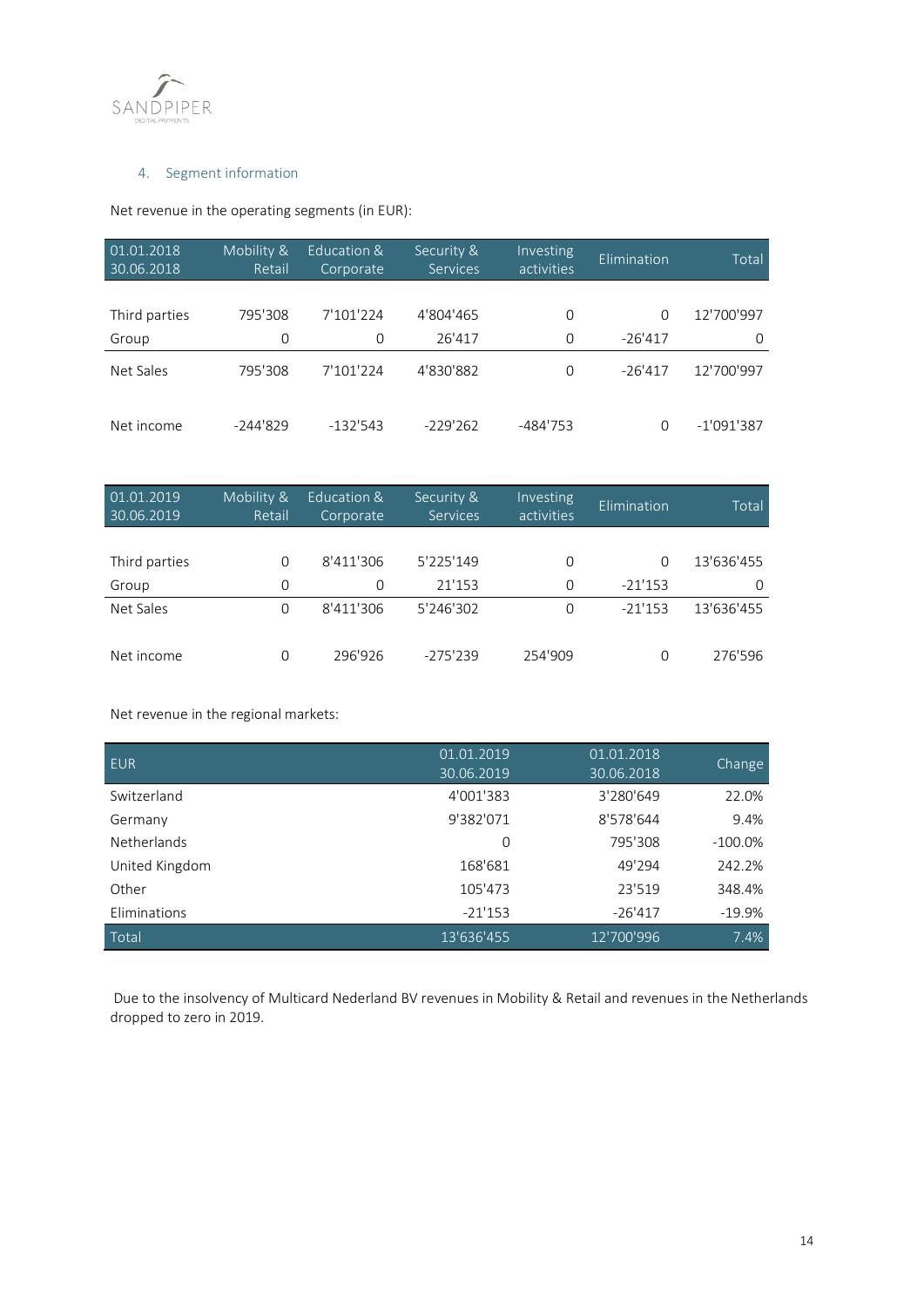

# 5. Earnings per share

Basic earnings per share

| <b>EUR</b>                                           | 01.01.2019 01.01.2018<br>31.06.2019 31.06.2018 |                         |
|------------------------------------------------------|------------------------------------------------|-------------------------|
| Net income attributable to shareholders of SANDPIPER |                                                | 64'622 - 1'097'528      |
| Number of shares outstanding                         |                                                | 208'325'028 203'455'778 |
| Basic earnings per share                             | n nn                                           | $-0.01$                 |

# Diluted earnings per share

| <b>EUR</b>                                           | 01.01.2019<br>31.06.2019 | 01.01.2018<br>31.06.2018 |
|------------------------------------------------------|--------------------------|--------------------------|
| Net income attributable to shareholders of SANDPIPER | 64'622                   | $-1'097'528$             |
| Interest on convertible loans                        | $\Omega$                 | 0                        |
| Adjusted net income                                  | 64'622                   | $-1'097'528$             |
|                                                      |                          |                          |
| <b>EUR</b>                                           | 30.06.2019               | 30.06.2018               |
| Number of shares issued                              | 211'695'028              | 211'695'028              |
| Treasury shares                                      | -3'370'000               | $-8'239'250$             |
| Potential number of shares from convertible loans    | $\Omega$                 | $\Omega$                 |
| Potential number of shares outstanding               | 208'325'028              | 203'455'778              |
|                                                      |                          |                          |
| Diluted earnings per share                           | 0.00                     | $-0.01$                  |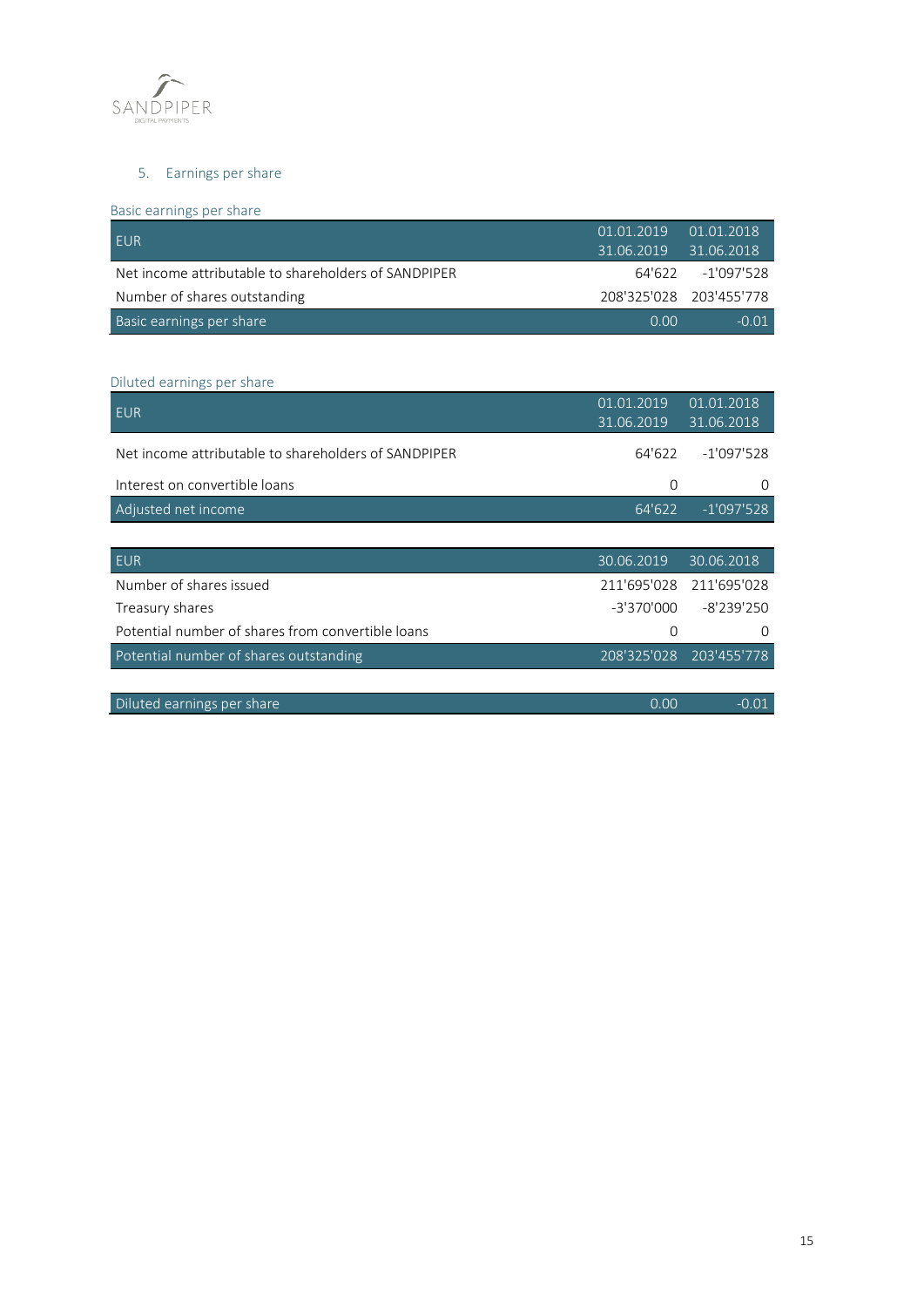

# 6. Treasury shares

In 2018 SANDPIPER participated in the carve-out of BH Capital Management AG and traded 39'669 Mountain Partners AG shares against 6'239'250 SANDPIPER shares. Further 3'370'000 shares were purchased from the Ergonomics AG management. After an additional purchase of 10'584'751 shares from BH Capital Management AG, SANDPIPER sold to IMMD Management GmbH and Izifind Investments Limited 10'584'751 shares each.

During 2019 no treasury shares were traded.

|                            | <b>Number</b>  | Value | Volume       |
|----------------------------|----------------|-------|--------------|
| Opening balance 1.1.2018   | $\overline{0}$ |       | $\Omega$     |
| <b>Disposals</b>           | 6'139'250      | 0.18  | 1'103'237    |
| Acquisitions               | 2'100'000      | 0.08  | 174'782      |
| Closing balance 30.06.2018 | 8'239'250      | 0.16  | 1'278'018    |
| Acquisitions               | 16'300'252     | 0.14  | 2'220'944    |
| <b>Disposals</b>           | $-21'169'502$  | 0.14  | $-3'018'451$ |
| Closing balance 31.12.2018 | 3'370'000      | 0.14  | 480'511      |
| Closing balance 30.06.2019 | 3'370'000      | 0.14  | 480'511      |

# 7. Events after the balance sheet date

There were no subsequent events with effect on the financial statements as per 30 June 2019.

The interim financial statements as per 30 June 2018 were approved by the board of directors on 26 August 2019.

## 8. Subsidiaries and participations

| Company name                           | Country     | Registered Office          | Segment Share | capital in<br>1'000 | Share of<br>capital<br>in $%$ | Share of Method<br>voting<br>rights in % |        |
|----------------------------------------|-------------|----------------------------|---------------|---------------------|-------------------------------|------------------------------------------|--------|
| AZEGO Technology<br>Services (US) Inc. | <b>USA</b>  | Ramsey                     | IA            | <b>USD 50</b>       | 15                            | 15                                       | B      |
| AZEGO TS Ltd.                          | <b>UK</b>   | Reading                    | IA            | GBP 400             | 10                            | 10                                       | B      |
| Control Systems GmbH &<br>Co. KG       | Germany     | Villingen-<br>Schwenningen | CC            | <b>EUR 15</b>       | 26                            | 26                                       | $\vee$ |
| COSMO.ID GmbH                          | Germany     | Villingen-<br>Schwenningen | <b>CC</b>     | <b>EUR 25</b>       | 26                            | 26                                       | $\vee$ |
| <b>E24 AG</b>                          | Switzerland | Zurich                     | <b>SS</b>     | <b>CHF 250</b>      | 80                            | 80                                       | $\vee$ |
| Ergonomics AG                          | Switzerland | Zurich                     | <b>SS</b>     | <b>CHF 800</b>      | 100                           | 100                                      | $\vee$ |
| IDpendant GmbH                         | Germany     | Unterschleißheim           | <b>SS</b>     | <b>EUR 25</b>       | 54                            | 54                                       | $\vee$ |
| InterCard AG<br>Informationssysteme    | Germany     | Villingen-<br>Schwenningen | CC            | <b>EUR</b><br>1'670 | 51                            | 51                                       | $\vee$ |
| InterCard GmbH<br>Kartensysteme        | Germany     | Villingen-<br>Schwenningen | <b>CC</b>     | <b>EUR</b><br>1'600 | 51                            | 51                                       | $\vee$ |
| IntraKey technologies AG               | Germany     | Dresden                    | <b>CC</b>     | <b>EUR 100</b>      | 51                            | 51                                       | $\vee$ |
| Mobile Services GmbH                   | Germany     | Villingen-<br>Schwenningen | <b>CC</b>     | <b>EUR 105</b>      | 51                            | 51                                       | $\vee$ |